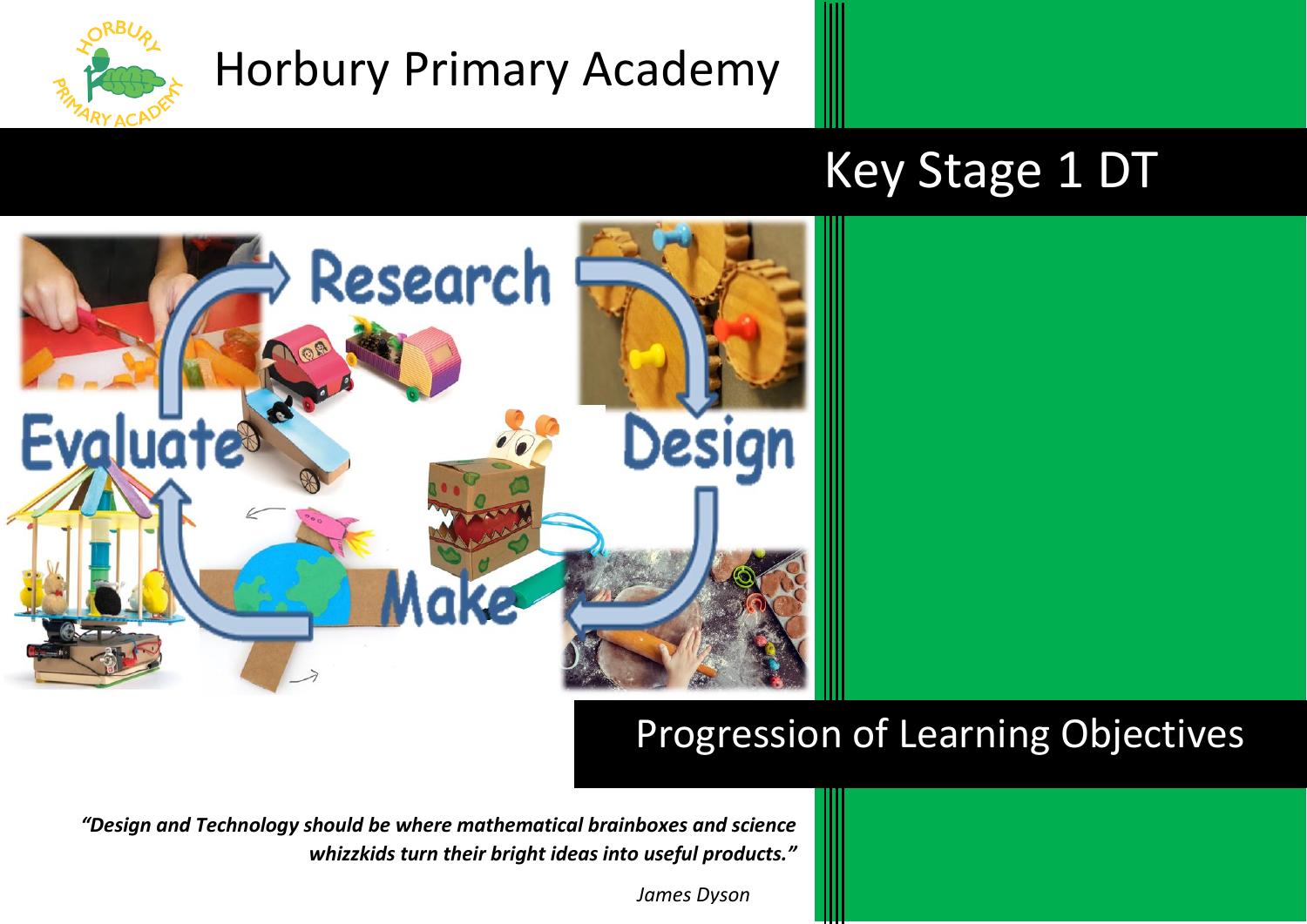### **DT: Key Stage One**

#### **National Curriculum**

Through a variety of creative and practical activities, pupils should be taught the knowledge, understanding and skills needed to engage in an iterative process of designing and making. They should work in a range of relevant contexts (for example, the home and school, gardens and playgrounds, the local community, industry and the wider environment).

| <b>Design</b>                                                                                                                                                                                                                                                                                        | <b>Make</b>                                                                                                                                                                                                                                                                                                              | Evaluate                                                                                                                                                 | <b>Technical Knowledge</b>                                                                                                                              | <b>Cooking and Nutrition</b>                                                                                     |
|------------------------------------------------------------------------------------------------------------------------------------------------------------------------------------------------------------------------------------------------------------------------------------------------------|--------------------------------------------------------------------------------------------------------------------------------------------------------------------------------------------------------------------------------------------------------------------------------------------------------------------------|----------------------------------------------------------------------------------------------------------------------------------------------------------|---------------------------------------------------------------------------------------------------------------------------------------------------------|------------------------------------------------------------------------------------------------------------------|
| Design purposeful, functional,<br>appealing products for themselves and<br>other users based on design criteria.<br>Generate, develop, model and<br>communicate their ideas through<br>talking, drawing, templates, mock-ups<br>and, where appropriate, information<br>and communication technology. | Select from and use a range of tools<br>and equipment to perform practical<br>tasks (for example, cutting, shaping,<br>joining and finishing). Select from and<br>use a wide range of materials and<br>components, including construction<br>materials, textiles and ingredients,<br>according to their characteristics. | Explore and evaluate a range of existing Build structures, exploring how they<br>products. Evaluate their ideas and<br>products against design criteria. | can be made stronger, stiffer and more<br>stable. Explore and use mechanisms<br>(for example, levers, sliders, wheels<br>and axles), in their products. | Use the basic principles of a healthy<br>and varied diet to prepare dishes.<br>Understand where food comes from. |

| DT Coverage: Key Stage One |                                      |                                    |  |  |  |
|----------------------------|--------------------------------------|------------------------------------|--|--|--|
|                            | Year 1                               | Year <sub>2</sub>                  |  |  |  |
| <b>Mechanical Systems</b>  | Moving Pictures (sliders and levers) | Safari Vehicles (wheels and axels) |  |  |  |
| <b>Structures</b>          | Playgrounds                          | Bridges (free standing structures) |  |  |  |
| <b>Textiles</b>            |                                      | <b>Textiles</b>                    |  |  |  |
| <b>Food Technology</b>     | Design and Make Sandwiches           | Making a Fruit Salad               |  |  |  |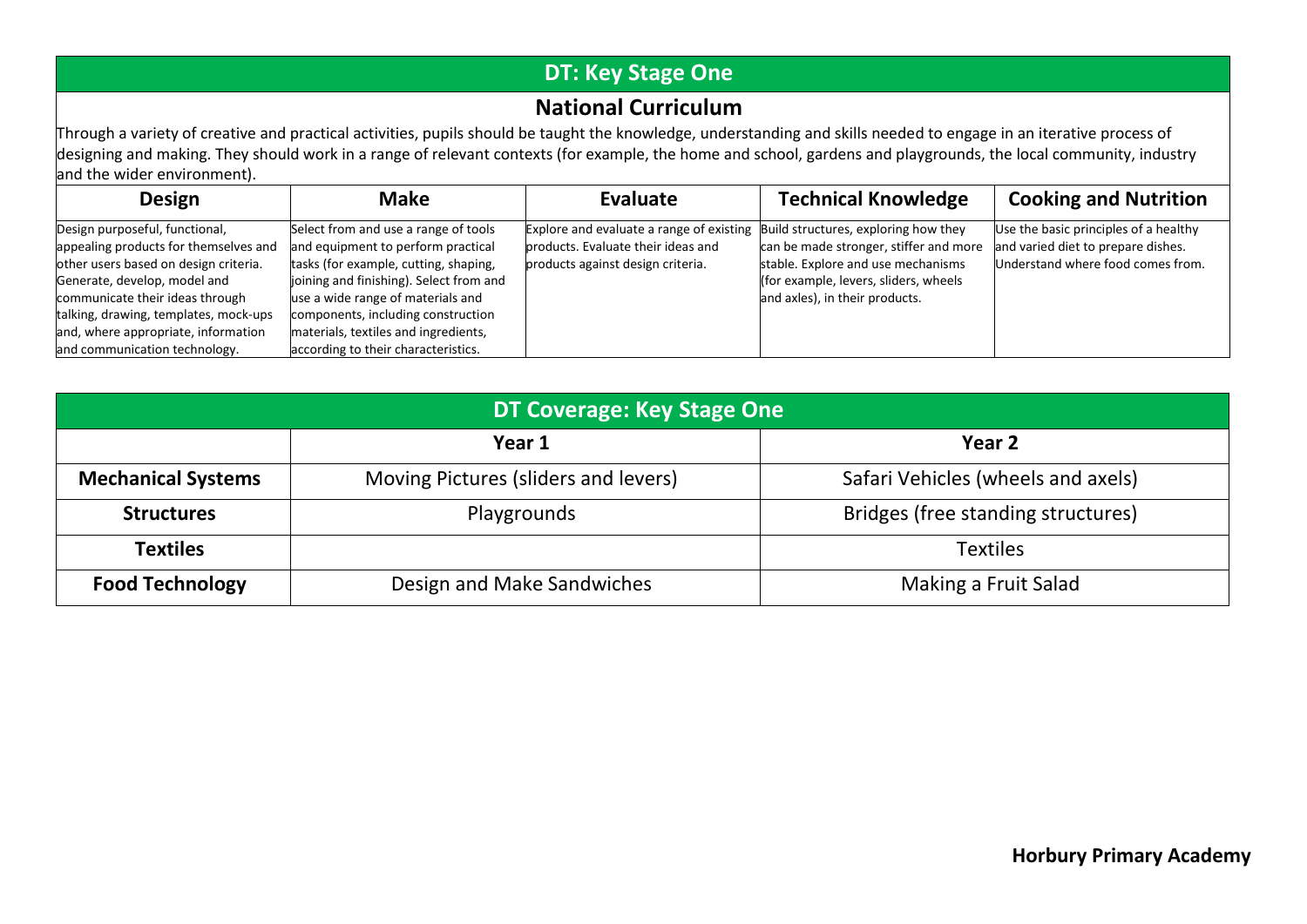### **DT: Key Stage One**

**Topics Include:** 

#### **Moving Pictures, Playgrounds and Design/Make Sandwiches (Yr1) Safari Vehicles, Bridges, Textiles and Making a Fruit Salad (Yr2)**

|                              | <b>Mechanical Systems</b>                                                                                                                                                                                                                                                                                                                                                                                                                                                                                                                                                                                                     | <b>Structures</b>                                                                                                                                                                                                                                                                                                                                                                                                                                                                                                                                                        | <b>Textiles</b> | <b>Food Technology</b>                                                                                                                                                                                                                                                                                                                                                                                                                       |
|------------------------------|-------------------------------------------------------------------------------------------------------------------------------------------------------------------------------------------------------------------------------------------------------------------------------------------------------------------------------------------------------------------------------------------------------------------------------------------------------------------------------------------------------------------------------------------------------------------------------------------------------------------------------|--------------------------------------------------------------------------------------------------------------------------------------------------------------------------------------------------------------------------------------------------------------------------------------------------------------------------------------------------------------------------------------------------------------------------------------------------------------------------------------------------------------------------------------------------------------------------|-----------------|----------------------------------------------------------------------------------------------------------------------------------------------------------------------------------------------------------------------------------------------------------------------------------------------------------------------------------------------------------------------------------------------------------------------------------------------|
|                              |                                                                                                                                                                                                                                                                                                                                                                                                                                                                                                                                                                                                                               |                                                                                                                                                                                                                                                                                                                                                                                                                                                                                                                                                                          |                 |                                                                                                                                                                                                                                                                                                                                                                                                                                              |
| $\blacktriangleleft$<br>Year | <b>Moving Pictures</b><br>• To make a product that moves (slider).<br>. To describe how somethings works.<br>. To explore and understand how levers and<br>pivots work.<br>• To investigate and create wheel<br>mechanisms.<br>• To design a picture with a moving<br>mechanism and explain to someone how to<br>make it.<br>• To make a moving picture based on a design.<br>• To choose appropriate resources and tools.<br>• To be able to evaluate a finished product.<br><b>Vocabulary - Moving Pictures</b><br>Mechanism<br>Slider<br>Lever<br>Pivot<br>Slot<br>Wheel<br>Join<br>Movement<br>Design<br>Make<br>Evaluate | Playgrounds<br>• To explore the components, materials and features<br>of playground equipment.<br>• To be able to explore different ways of joining and<br>strengthening materials to create pieces of playground<br>equipment.<br>• To be able to design a piece of playground<br>equipment.<br>• To be able to make a piece of playground equipment<br>according to a design.<br>. To be able to evaluate a finished product.<br>Vocabulary - Playgrounds<br>Mechanism<br>Movement<br>Lever<br>Pivot<br>Wheel<br>Sturdy<br>Join<br>Frame<br>Design<br>Make<br>Evaluate |                 | <b>Design and Make Sandwiches</b><br>• We shared ingredients that the children<br>could select and then taught specific skills<br>to cut their chosen garnish (cucumber or<br>tomato).<br>• They were shown the claw grip and<br>bridge hold.<br>• Children worked in small groups<br>assembling, cutting and eating<br>sandwiches.<br>Vocabulary - Design and Make<br>Sandwiches<br>Cut<br>Slice<br>Ingredients<br>Claw grip<br>Bridge hold |